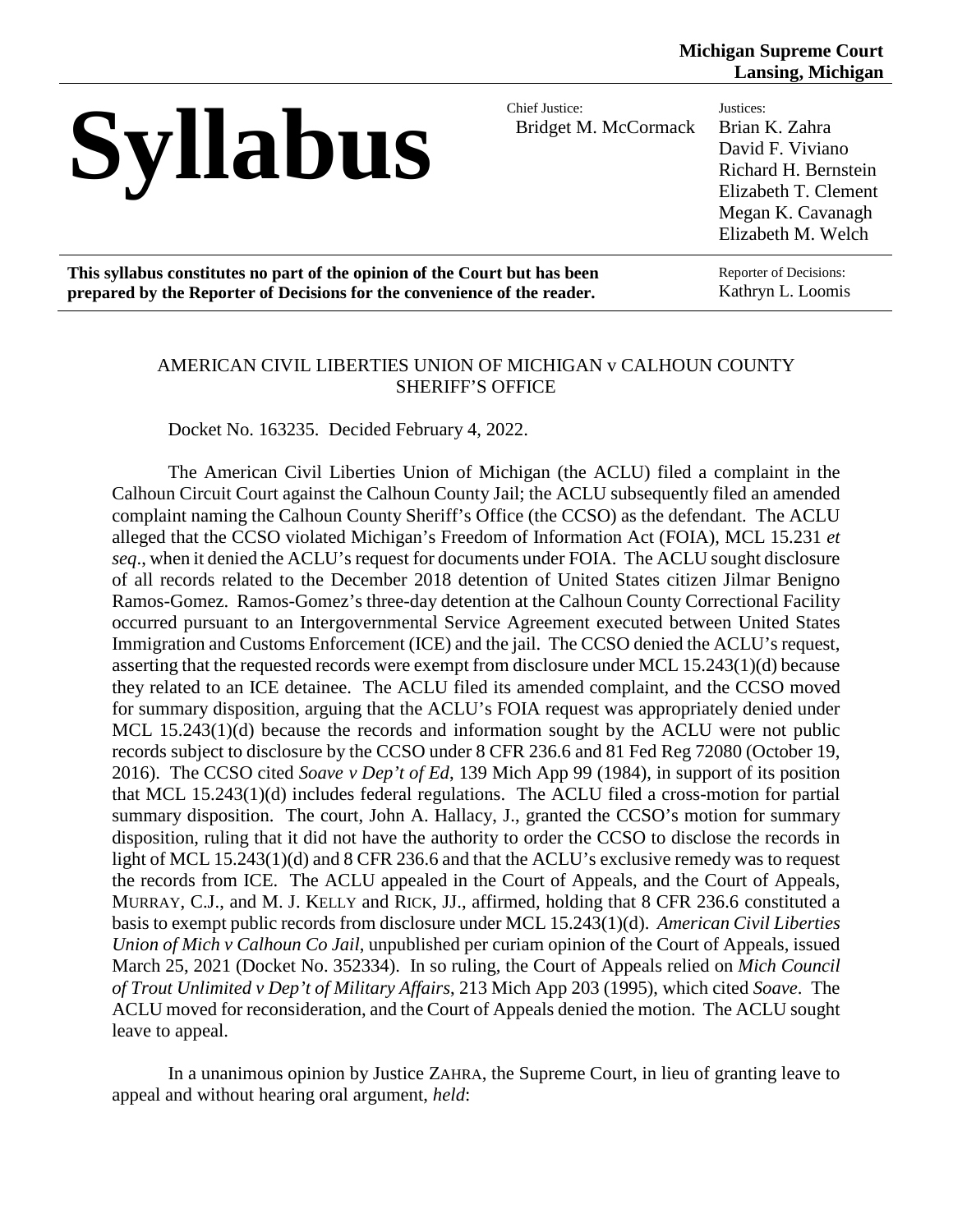A regulation cannot serve as the basis for exempting from disclosure public records under MCL 15.243(1)(d) because a regulation is not a statute; *Soave* and *Trout Unlimited* were overruled insofar as those cases ignored the Legislature's deliberate linguistic choice in MCL 15.243(1)(d). FOIA requires disclosure of the public records of a public body to persons who request to inspect, copy, or receive copies of those requested public records. However, FOIA sets forth a series of exemptions granting the public body the discretion to withhold a public record from disclosure if it falls within one of the exemptions. MCL 15.243(1)(d) provides, in relevant part, that a public body may exempt from disclosure as a public record records or information specifically described and exempted from disclosure by statute. In this case, the CCSO invoked federal law, 8 CFR 236.6, in denying the ACLU's FOIA request. 8 CFR 236.6 provides, in relevant part, that no person, including any state or local government entity or any privately operated detention facility, that houses, maintains, provides services to, or otherwise holds any detainee on behalf of ICE (whether by contract or otherwise), and no other person who by virtue of any official or contractual relationship with such person obtains information relating to any detainee, shall disclose or otherwise permit to be made public the name of, or other information relating to, such detainee. 8 CFR 236.6 further provides that this information shall be under the control of ICE and shall be subject to public disclosure only pursuant to the provisions of applicable federal laws, regulations, and executive orders and that insofar as any documents or other records contain such information, those documents shall not be public records. The Court of Appeals erred by holding that "exempted from disclosure by statute" in MCL 15.243(1)(d) really meant exempted from disclosure by statute *or regulation*. The Court of Appeals relied on the fact that a federal regulation has the legal force of a federal statute; however, a federal regulation is not a federal statute. Moreover, the Court of Appeals holding was at odds with the plain language of MCL 15.243(1)(d). When MCL 15.243(1)(d) was enacted, the relevant definition of "statute" was "[a]n act of the legislature declaring, commanding, or prohibiting something; a particular law enacted and established by the will of the legislative department of government; the written will of the legislature, solemnly expressed according to the forms necessary to constitute it the law of the state." Accordingly, a regulation promulgated by an executive-branch agency is not a statute. Had the Legislature wanted a regulation to be a basis for exemption, it could have easily included two additional words in MCL 15.243(1)(d): "or regulation." The Legislature has done just that in various other statutes. Therefore, an exemption that only uses the word "statute" is plainly different from an exemption that uses the words "statute or regulation" or "statute or court rule." Moreover, the procedure for creating a statute differs from that of creating a regulation, and that difference in process further supported the conclusion that a regulation is not a statute and that a regulation cannot serve as a basis for exempting public records from disclosure under MCL 15.243(1)(d). Finally, with regard to the caselaw, *Trout Unlimited* did not engage in an independent analysis of whether a federal regulation can serve as a basis for exempting public records from disclosure under MCL 15.243(1)(d); *Trout Unlimited* merely cited *Soave*, which itself relied on a federal district court case to conclude that reliance on a federal regulation to exempt a document under MCL 15.243(1)(d) was proper. Accordingly, *Soave* and *Trout Unlimited* were overruled insofar as those cases ignored the Legislature's deliberate linguistic choice in MCL 15.243(1)(d).

Court of Appeals holding reversed, *Soave* and *Trout Unlimited* overruled as to their erroneous interpretations of MCL 15.243(1)(d), and case remanded to the Calhoun Circuit Court.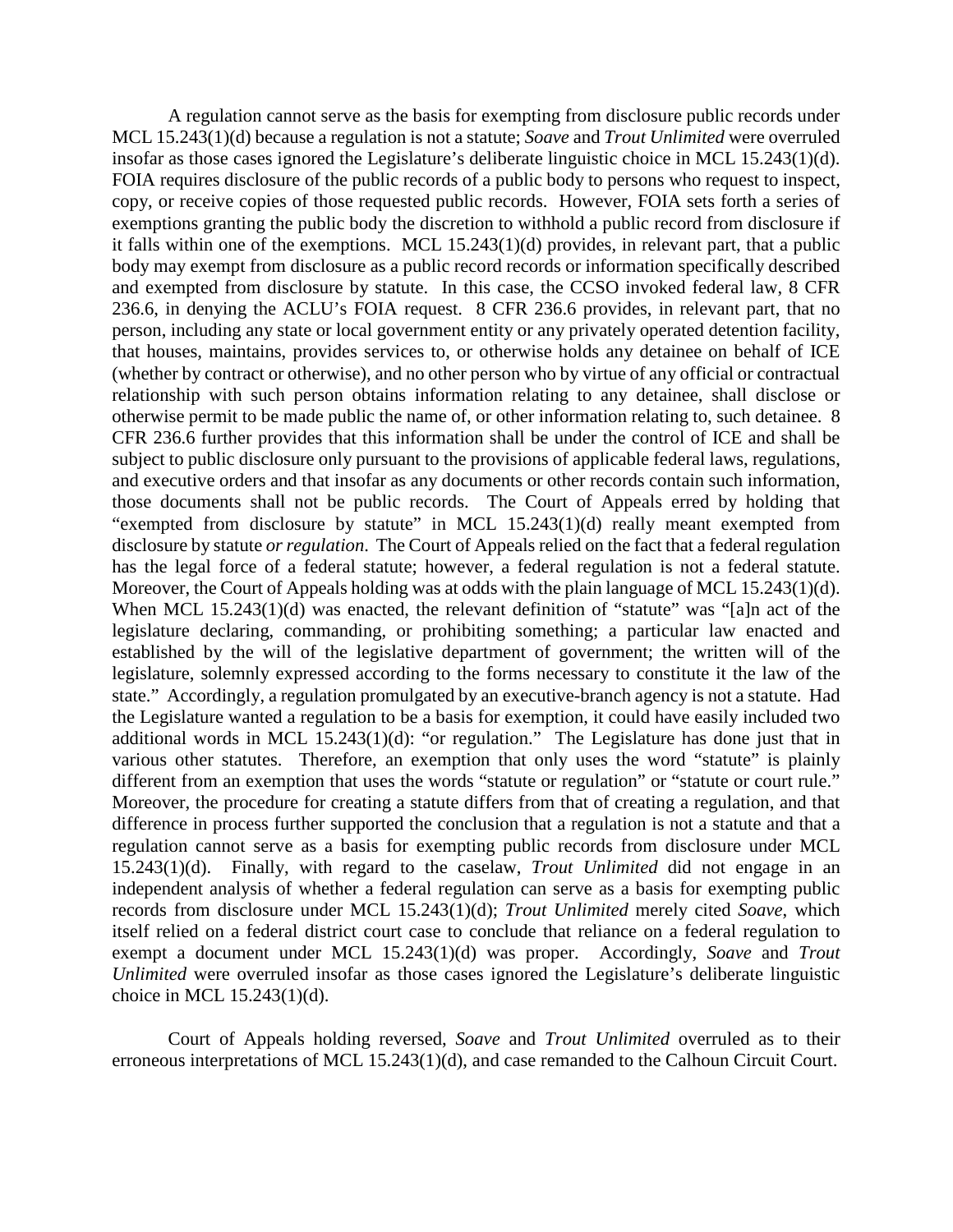# **OPINION** Chief Justice:

Bridget M. McCormack

**Lansing, Michigan** Justices: Brian K. Zahra

**Michigan Supreme Court**

David F. Viviano Richard H. Bernstein Elizabeth T. Clement Megan K. Cavanagh Elizabeth M. Welch

FILED February 4, 2022

# STATE OF MICHIGAN

SUPREME COURT

AMERICAN CIVIL LIBERTIES UNION OF MICHIGAN,

Plaintiff-Appellant,

v No. 163235

CALHOUN COUNTY SHERIFF'S OFFICE,

Defendant-Appellee.

## BEFORE THE ENTIRE BENCH

ZAHRA, J.

This action involves a request for documents under Michigan's Freedom of Information Act (FOIA), MCL 15.231 *et seq*. Pursuant to the express terms of that act, certain information may be exempted from disclosure. One exemption is found in MCL 15.243(1)(d), which provides that "[a] public body may exempt from disclosure . . . [r]ecords or information specifically described and exempted from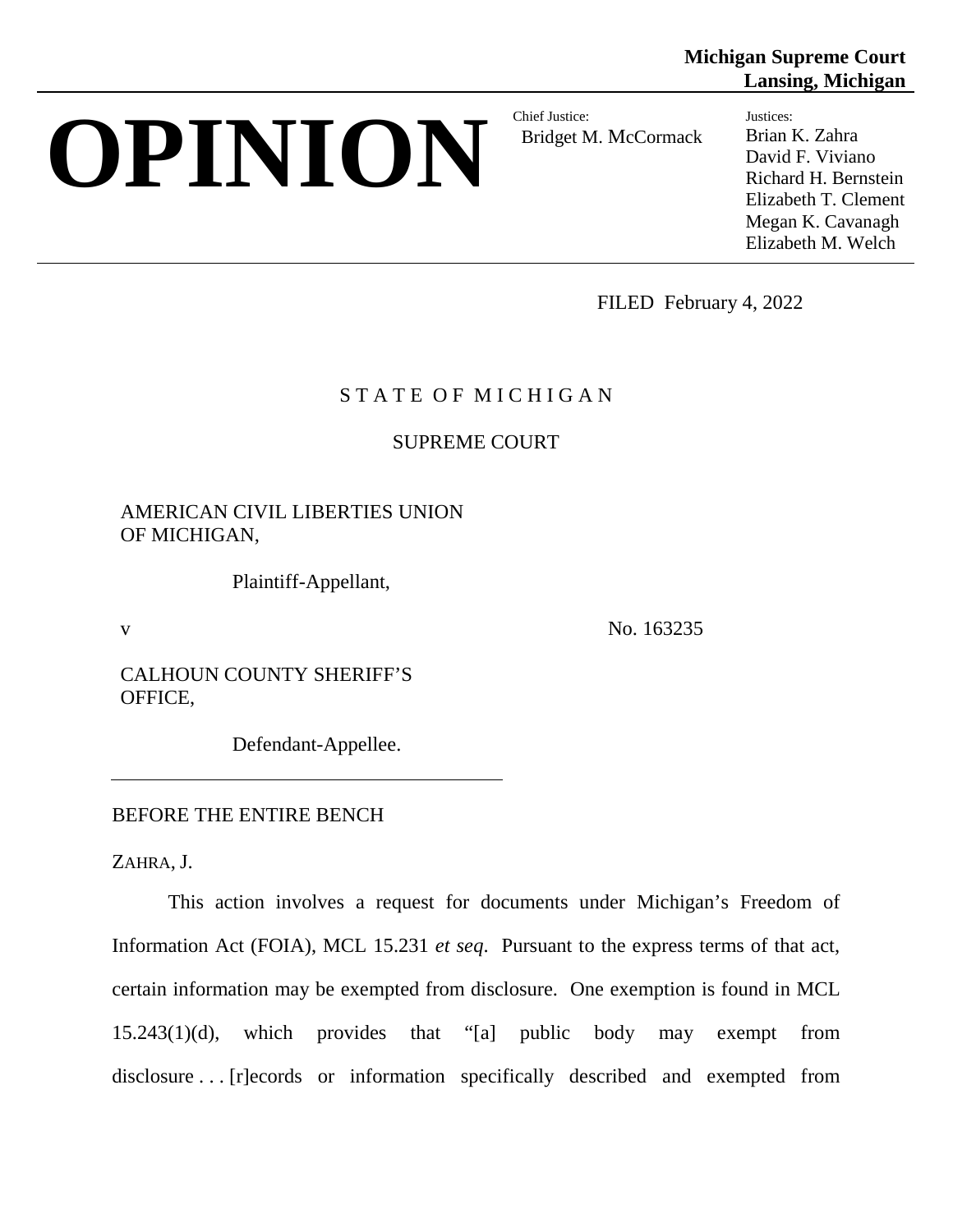disclosure by statute." We must decide whether a federal regulation with a nondisclosure component, 8 CFR 236.6  $(2021)$  $(2021)$  $(2021)$ ,<sup>1</sup> can be the basis for exempting public records from disclosure under MCL 15.243(1)(d). We hold that it cannot, for the simple reason that a regulation is not a statute. We reverse the Court of Appeals' holding to the contrary, and we overrule *Soave v Dep't of Ed*<sup>[2](#page-3-1)</sup> and *Mich Council of Trout Unlimited v Dep't of Military Affairs*[3](#page-3-2) as to their erroneous interpretations of MCL 15.243(1)(d). We remand this case to the Calhoun Circuit Court for further proceedings.

## I. BASIC FACTS AND PROCEDURAL HISTORY

Plaintiff, the American Civil Liberties Union of Michigan (the ACLU), submitted a January 23, 2019 FOIA request<sup>[4](#page-3-3)</sup> to defendant, the Calhoun County Sheriff's Office (the CCSO),<sup>[5](#page-3-4)</sup> seeking disclosure of all records related to the December 2018 detention of United

<span id="page-3-0"></span><sup>&</sup>lt;sup>1</sup>8 CFR 236.6 (2021) provides that certain persons and entities are not permitted to "disclose or otherwise permit to be made public the name of, or other information relating to, [Department of Homeland Security (DHS) Immigration and Customs Enforcement (ICE)] detainee[s]."

<span id="page-3-1"></span><sup>2</sup> *Soave v Dep't of Ed*, 139 Mich App 99, 102; 360 NW2d 194 (1984).

<span id="page-3-2"></span><sup>3</sup> *Mich Council of Trout Unlimited v Dep't of Military Affairs*, 213 Mich App 203, 218, 220; 539 NW2d 745 (1995).

<span id="page-3-3"></span><sup>&</sup>lt;sup>4</sup> The ACLU's FOIA request was initially submitted on January 17, 2019, and was subsequently amended on January 23, 2019.

<span id="page-3-4"></span> $<sup>5</sup>$  The Court of Appeals opinion suggested that the Calhoun County Correctional Facility is</sup> the defendant but also stated in a footnote that the CCSO is the proper defendant. See *American Civil Liberties Union of Mich v Calhoun Co Jail*, unpublished per curiam opinion of the Court of Appeals, issued March 25, 2021 (Docket No. 352334), p 1 n 1. In its application for leave to appeal, the ACLU states that it filed an amended complaint naming the CCSO as the defendant. This is accurate. Accordingly, we refer to the CCSO as the defendant.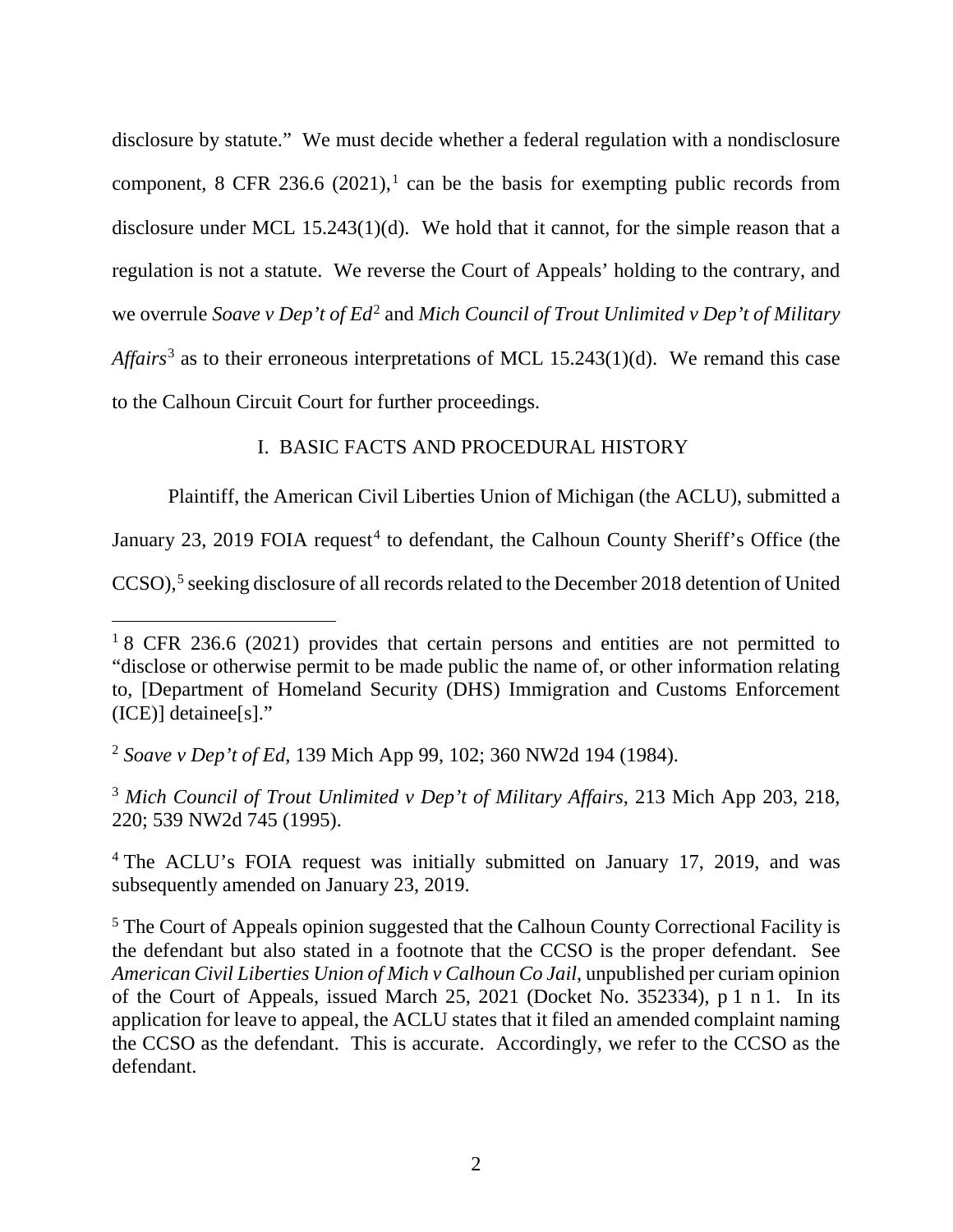States citizen Jilmar Benigno Ramos-Gomez. [6](#page-4-0) Ramos-Gomez's three-day detention at the Calhoun County Correctional Facility occurred pursuant to an Intergovernmental Service Agreement (IGSA) executed between United States Immigration and Customs Enforcement (ICE) and the jail.<sup>[7](#page-4-1)</sup> The CCSO denied the ACLU's request, asserting that the requested records were exempt from disclosure under MCL 15.243(1)(d) because they related to an ICE detainee.<sup>[8](#page-4-2)</sup>

The ACLU filed a complaint in the Calhoun Circuit Court, alleging that the CCSO violated FOIA by denying its request. In response, the CCSO moved for summary disposition under MCR 2.116(C)(8) (failure to state a claim on which relief can be granted) and (10) (no genuine issue of material fact), arguing that the ACLU's FOIA request was appropriately denied under MCL 15.243(1)(d) because the records and information sought by the ACLU were not public records subject to disclosure by the CCSO under 8 CFR

<span id="page-4-0"></span> <sup>6</sup> Ramos-Gomez was carrying both a United States passport and a Michigan REAL ID.

<span id="page-4-1"></span><sup>&</sup>lt;sup>7</sup> IGSAs are basically bed-space contracts. People detained under them are in federal custody. In Michigan, however, all such individuals are housed in county jails alongside detainees of the state's criminal-justice system. According to the ACLU, in Calhoun, "ICE detainees are indistinguishable from the criminal detainees." IGSAs are distinct from detainers, which are requests by ICE for a state or local facility to continue a person's detention for a period of time until ICE can take the person into custody. Persons held on detainers are in state or local custody, not ICE custody. ICE issues a detainer to whatever law-enforcement agency it believes is holding an individual whom ICE wishes to arrest. In other words, any jail in Michigan can receive an ICE detainer.

<span id="page-4-2"></span><sup>&</sup>lt;sup>8</sup> The ACLU also sent a federal FOIA request to ICE. When ICE did not respond, the ACLU filed suit in federal court. According to the ACLU, although ICE provided the ACLU with some of the requested records, the vast majority of records requested from ICE were not produced because ICE did not have them, including Calhoun's custody, disciplinary, and medical and mental health records, as well as audio and video recordings and other documents showing interactions between Ramos-Gomez and the jail staff.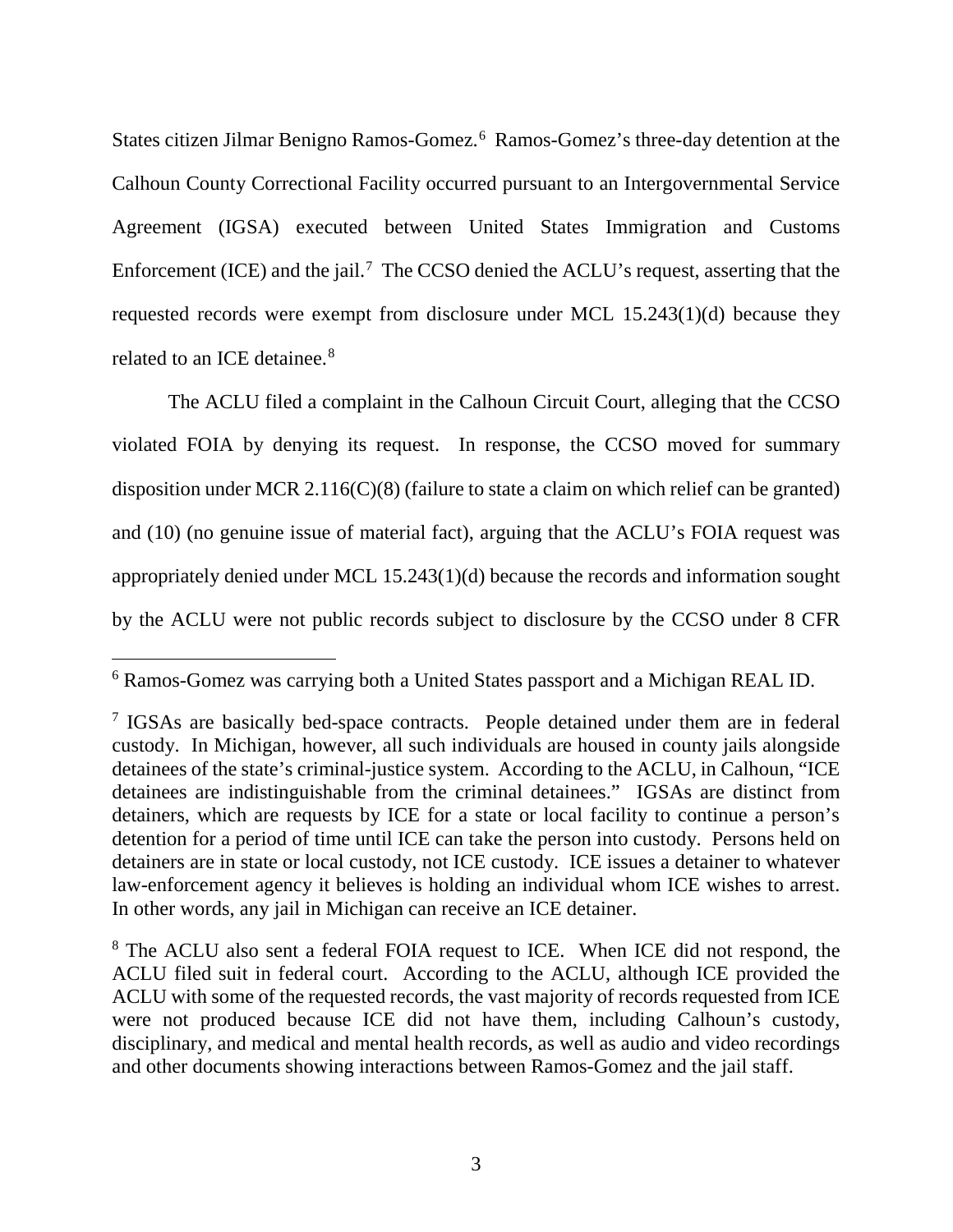236.6 and 81 Fed Reg 72080 (October 19, 2016). The CCSO cited *Soave*[9](#page-5-0) in support of its position that MCL 15.243(1)(d) includes federal regulations. The ACLU filed a crossmotion for partial summary disposition under MCR 2.116(C)(9) (failure by the opposing party to state a valid defense to the claim asserted) and (10).

The circuit court granted the CCSO's motion for summary disposition and denied the ACLU's cross-motion for partial summary disposition. The circuit court ruled that it did not have the authority to order the CCSO to disclose the records in light of MCL 15.243(1)(d) and 8 CFR 236.6 and that the ACLU's exclusive remedy was to request the records from ICE.

The ACLU appealed in the Court of Appeals, and the Court of Appeals affirmed.<sup>[10](#page-5-1)</sup> The Court of Appeals held that the federal regulation at issue, 8 CFR 236.6—which was promulgated by the Department of Homeland Security (DHS) Secretary pursuant to a federal statute, the Immigration and Nationality Act, 8 USC 1101 *et seq*.—constitutes a basis to exempt public records from disclosure under MCL 15.243(1)(d), which provides for exemption of records or information as "a public record" when such records or information are specifically described and exempted from disclosure by statute. In so ruling, the Court of Appeals relied on *Trout Unlimited*, [11](#page-5-2) which itself cited *Soave*, [12](#page-5-3) and it

<span id="page-5-0"></span> <sup>9</sup> *Soave*, 139 Mich App at 102.

<span id="page-5-1"></span><sup>10</sup> *American Civil Liberties Union of Mich v Calhoun Co Jail*, unpublished per curiam opinion of the Court of Appeals, issued March 25, 2021 (Docket No. 352334).

<span id="page-5-2"></span><sup>11</sup> *Trout Unlimited*, 213 Mich App at 218, 220.

<span id="page-5-3"></span><sup>12</sup> *Soave*, 139 Mich App at 102.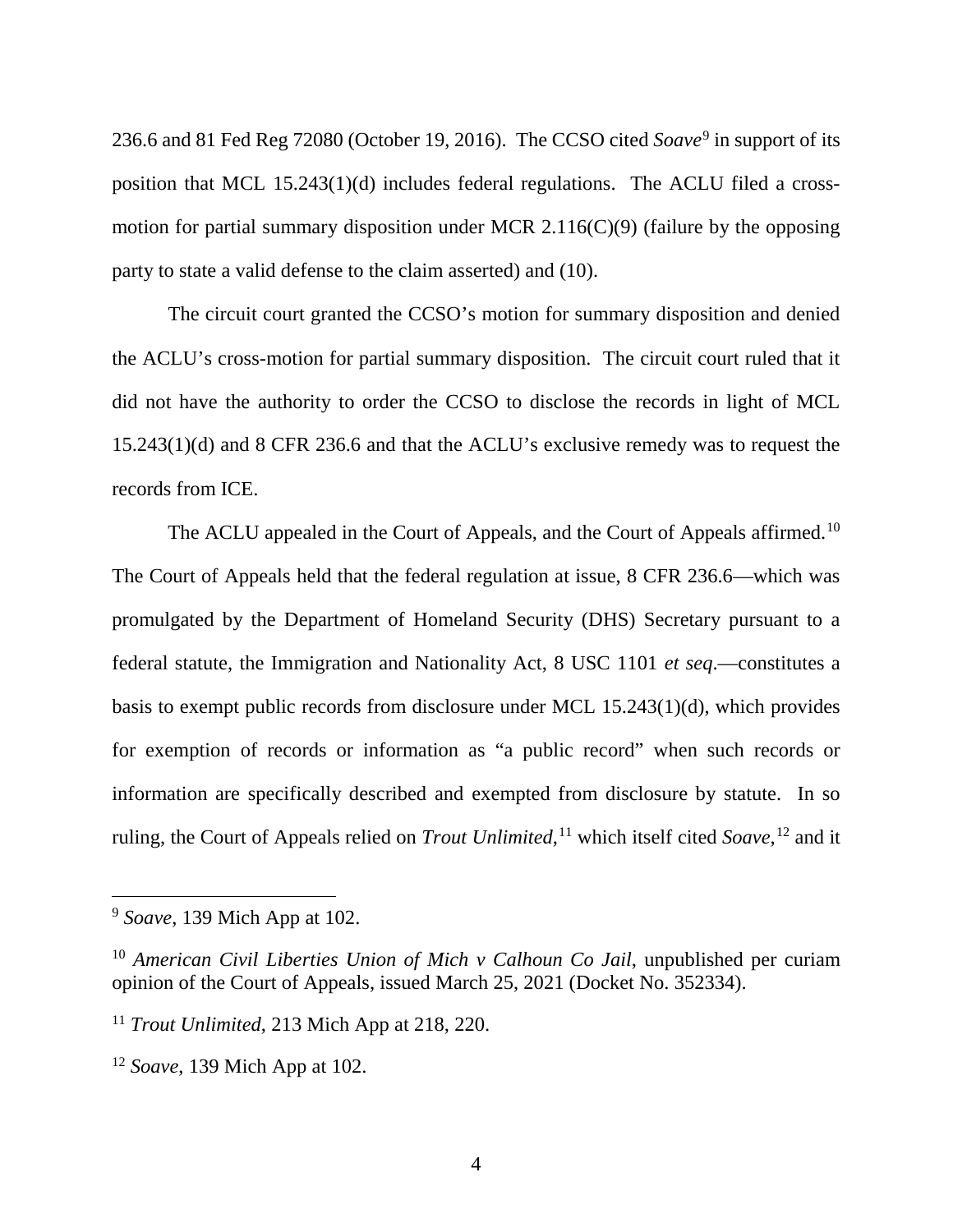rejected the ACLU's reliance on *Detroit Free Press, Inc v Warren*. [13](#page-6-0) The ACLU moved for reconsideration, and the Court of Appeals denied the motion. Thereafter, the ACLU sought leave to appeal in this Court. Concluding that oral argument is unnecessary to resolve the dispute presented by this case, we reverse the Court of Appeals judgment for the reasons stated in this opinion.

### II. STANDARD OF REVIEW

The interpretation of state or federal regulations is a question of law that is reviewed de novo.<sup>[14](#page-6-1)</sup> Statutory interpretation is also a question of law that we review de novo.<sup>[15](#page-6-2)</sup> "The primary goal of statutory interpretation is to ascertain the legislative intent that may reasonably be inferred from the statutory language."[16](#page-6-3) The first step in that determination is to review the language of the statute itself.<sup>17</sup> When statutory language is unambiguous, no further judicial construction is required or permitted because the Legislature is presumed to have intended the meaning it plainly expressed by the words it chose.<sup>[18](#page-6-5)</sup>

<span id="page-6-2"></span><sup>15</sup> *Dep't of Talent & Economic Development/Unemployment Ins Agency v Great Oaks Country Club, Inc*, 507 Mich 212, 226; \_\_\_ NW2d \_\_\_ (2021).

<span id="page-6-3"></span><sup>16</sup> *Krohn v Home-Owners Ins Co*, 490 Mich 145, 156; 802 NW2d 281 (2011) (quotation marks and citation omitted).

<span id="page-6-4"></span><sup>17</sup> *Id.* (quotation marks and citation omitted).

<span id="page-6-0"></span> <sup>13</sup> *Detroit Free Press, Inc v Warren*, 250 Mich App 164, 171; 645 NW2d 71 (2002).

<span id="page-6-1"></span><sup>14</sup> *In re LFOC*, 319 Mich App 476, 480; 901 NW2d 906 (2017). Accord *United Parcel Serv, Inc v Bureau of Safety & Regulation*, 277 Mich App 192, 202; 745 NW2d 125 (2007) ("The interpretation and application of statutes and government regulations adopted pursuant to statutory authority present questions of law, which we review de novo.").

<span id="page-6-5"></span><sup>&</sup>lt;sup>18</sup> *2 Crooked Creek, LLC v Cass Co Treasurer*, 507 Mich 1, 9; NW2d  $(2021)$ ("When the statutory language is clear and unambiguous, judicial construction is not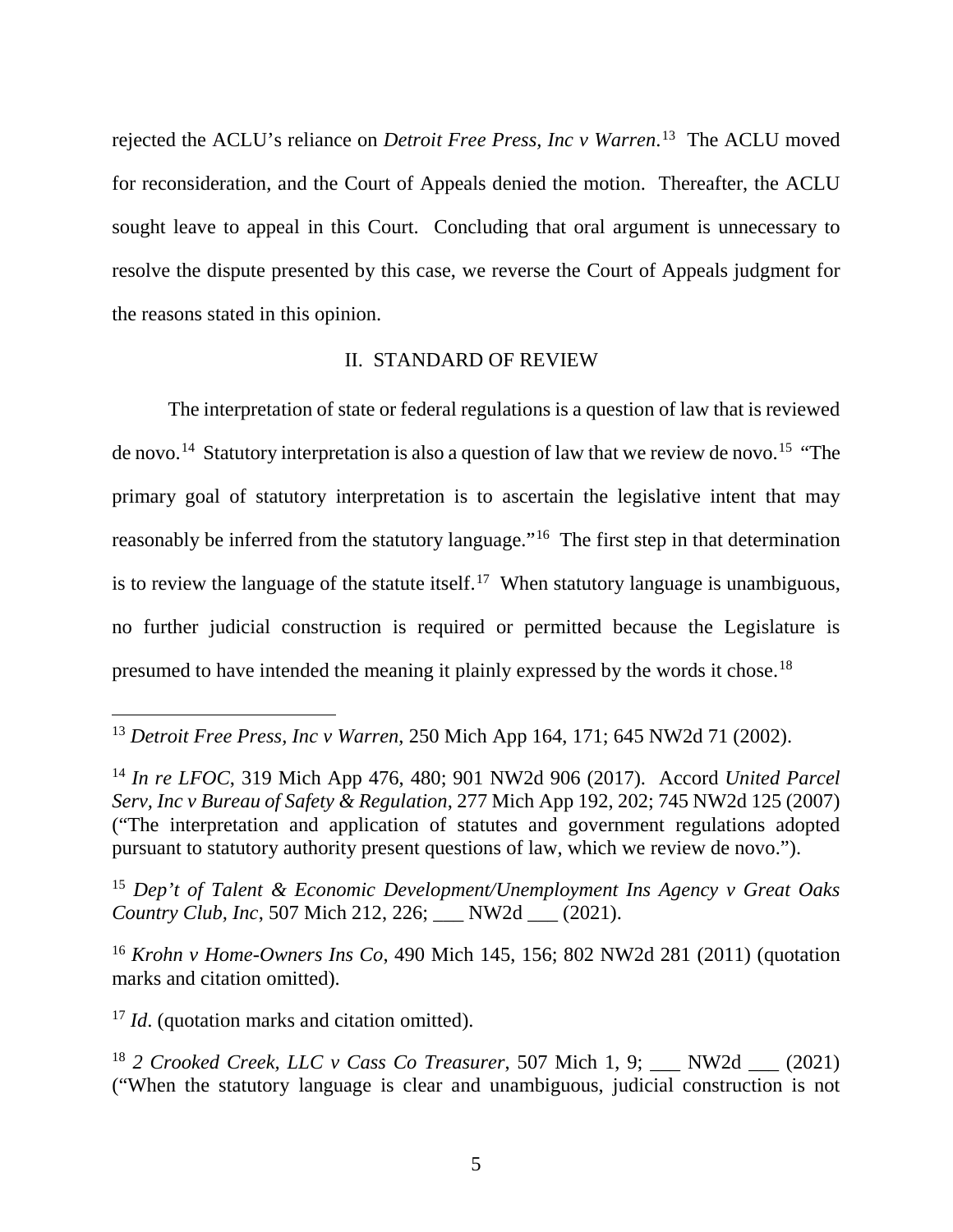This Court reviews de novo a trial court's decision on a motion for summary disposition to determine if the moving party is entitled to judgment as a matter of law.<sup>[19](#page-7-0)</sup> In this case, the trial court did not expressly indicate whether it granted defendant's motion under MCR 2.116(C)(8) or (10), but because it considered affidavits and documentary evidence beyond the pleadings, we can fairly surmise that it granted the motion under MCR 2.116(C)(10).<sup>20</sup> A motion under MCR 2.116(C)(10) tests the factual sufficiency of a complaint. [21](#page-7-2) When faced with such a motion, a trial court

considers affidavits, pleadings, depositions, admissions, and other evidence submitted by the parties, MCR  $2.116(G)(5)$ , in the light most favorable to the party opposing the motion. Where the proffered evidence fails to establish a genuine issue regarding any material fact, the moving party is entitled to judgment as a matter of law.<sup>[[22\]](#page-7-3)</sup>

 $\overline{a}$ permitted and the statute is enforced as written.") (quotation marks and citation omitted). See also *People v Pinkney*, 501 Mich 259, 268; 912 NW2d 535 (2018).

<span id="page-7-0"></span><sup>19</sup> *Maiden v Rozwood*, 461 Mich 109, 118; 597 NW2d 817 (1999).

<span id="page-7-1"></span> $20$  When a trial court considers "documentary evidence beyond the pleadings" and does not specify under which subrule of MCR 2.116 it granted summary disposition, "we construe the motion as having been granted pursuant to MCR 2.116(C)(10)." *Cuddington v United Health Servs, Inc*, 298 Mich App 264, 270; 826 NW2d 519 (2012). See also MCR 2.116(G)(2) ("Except as to a motion based on subrule  $(C)(8)$  or (9), affidavits, depositions, admissions, or other documentary evidence may be submitted by a party to support or oppose the grounds asserted in the motion."); MCR 2.116(G)(5) ("The affidavits, together with the pleadings, depositions, admissions, and documentary evidence then filed in the action or submitted by the parties, must be considered by the court when the motion is based on subrule  $(C)(1)-(7)$  or (10). Only the pleadings may be considered when the motion is based on subrule  $(C)(8)$  or  $(9)$ .").

<span id="page-7-2"></span><sup>21</sup> *Maiden*, 461 Mich at 120.

<span id="page-7-3"></span> $^{22}$  *Id.*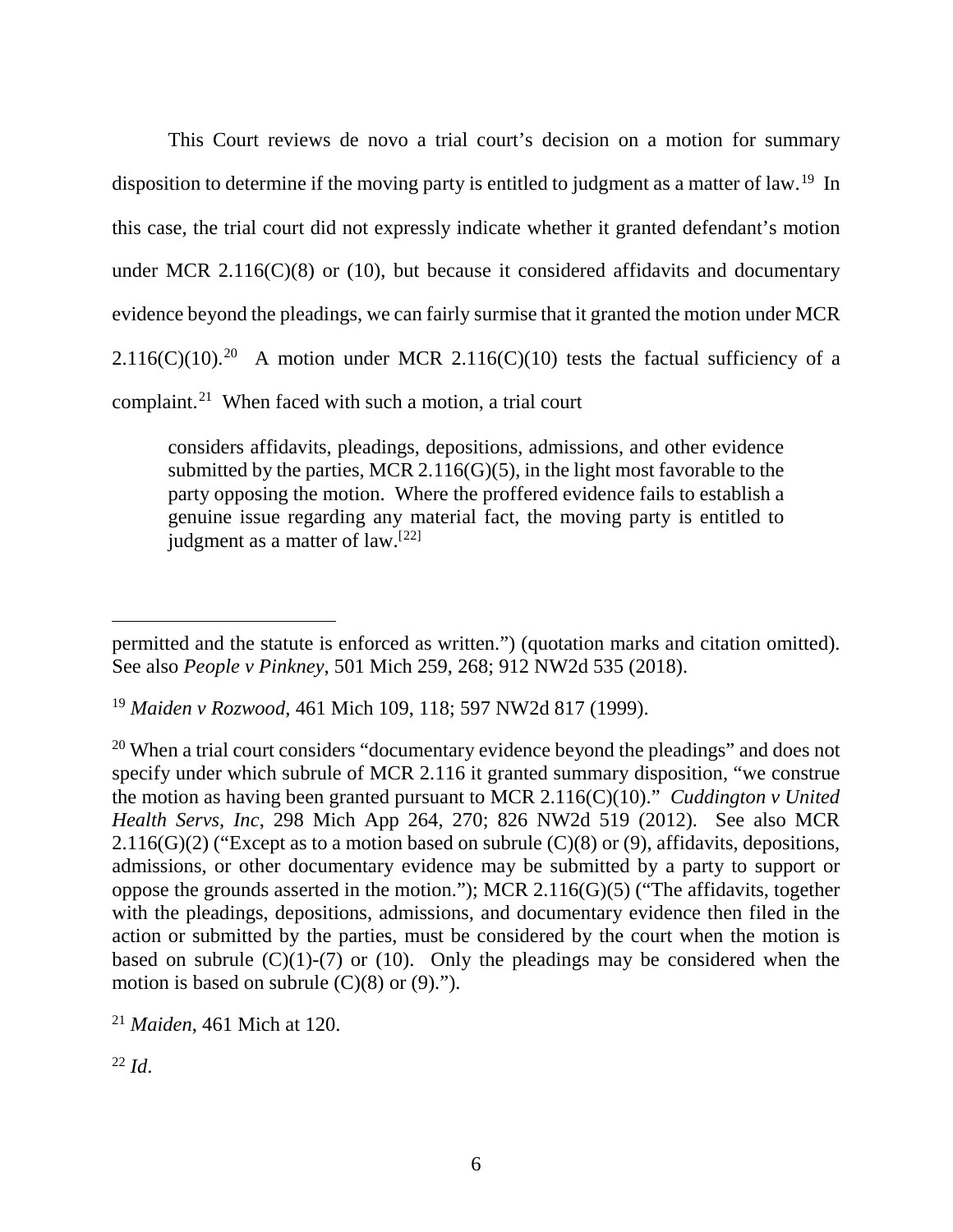#### III. ANALYSIS

FOIA is a prodisclosure statute.<sup>[23](#page-8-0)</sup> It "requires disclosure of the 'public record[s]' of a 'public body' to persons who request to inspect, copy, or receive copies of those requested public records."[24](#page-8-1) "However, § 13 of FOIA sets forth a series of exemptions granting the public body the discretion to withhold a public record from disclosure if it falls within one of the exemptions."<sup>[25](#page-8-2)</sup> The exemption at issue in this case, MCL 15.243(1)(d), provides, in relevant part, "A public body may exempt from disclosure as a public record . . . [r]ecords or information specifically described and exempted from disclosure by *statute*."[26](#page-8-3) A public body may withhold public records only when it has been proven that an exemption applies.<sup>[27](#page-8-4)</sup> If a FOIA request is denied and the requesting party

<span id="page-8-3"></span><sup>26</sup> Emphasis added.

<span id="page-8-0"></span><sup>&</sup>lt;sup>23</sup> MCL 15.231(2) (providing that "all persons ... are entitled to full and complete information regarding the affairs of government"); see also *Herald Co v Bay City*, 463 Mich 111, 119; 614 NW2d 873 (2000).

<span id="page-8-1"></span><sup>24</sup> *Mich Federation of Teachers & Sch Related Personnel, AFT, AFL-CIO v Univ of Mich*, 481 Mich 657, 664-665; 753 NW2d 28 (2008), citing MCL 15.231(2), MCL 15.232(d) and (e), and MCL 15.233. In this case, it is undisputed that, for FOIA purposes, the CCSO is a "public body," see MCL 15.232(h), and that the ACLU's requests from it are for "public record[s]," see MCL 15.232(i).

<span id="page-8-2"></span><sup>25</sup> *Mich Federation of Teachers*, 481 Mich at 665, citing MCL 15.243 and *Herald Co*, 463 Mich at 119 n 6.

<span id="page-8-4"></span><sup>27</sup> *Landry v Dearborn*, 259 Mich App 416, 419-420; 674 NW2d 697 (2003). In addition, FOIA's exemptions "must be narrowly construed to serve the policy of open access to public records." *Mich Open Carry, Inc v Mich State Police*, 330 Mich App 614, 625; 950 NW2d 484 (2019).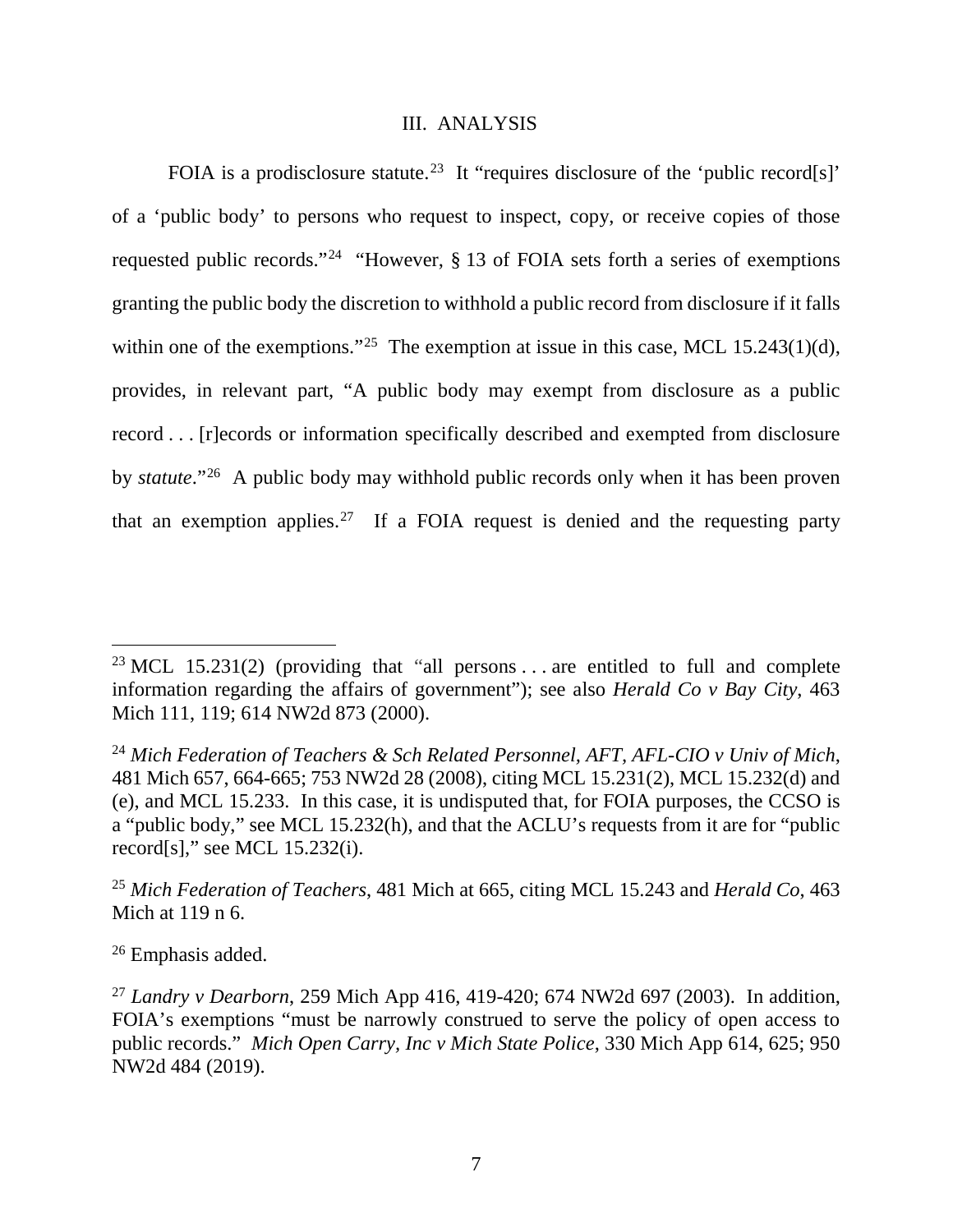commences an action to compel disclosure of a public record, the public body bears the burden of sustaining its decision to withhold the requested record from disclosure.<sup>[28](#page-9-0)</sup>

In this case, the CCSO invoked federal law in denying the ACLU's FOIA request. Under the Immigration and Nationality Act, the DHS Secretary "shall have control, direction, and supervision of all employees and of all the files and records of the Service,"<sup>[29](#page-9-1)</sup> and the Secretary "shall establish such regulations; . . . issue such instructions; and perform such other acts as he deems necessary for carrying out his authority under the provisions of this chapter."[30](#page-9-2) Pursuant to those provisions, the Secretary promulgated 8 CFR 236.6, which provides:

No person, including any state or local government entity or any privately operated detention facility, that houses, maintains, provides services to, or otherwise holds any detainee on behalf of the Service<sup>[\[31](#page-9-3)]</sup> (whether by contract or otherwise), and no other person who by virtue of any official or contractual relationship with such person obtains information relating to any detainee, *shall disclose or otherwise permit to be made public the name of, or other information relating to, such detainee*. Such information shall be under the control of the Service and shall be subject to public disclosure only pursuant to the provisions of applicable federal laws, regulations and executive orders. Insofar as any documents or other records contain such information, such documents shall not be public records. This section applies to all persons and information identified or described in it, regardless of when such persons obtained such information, and applies to

<span id="page-9-2"></span> $30$  8 USC 1103(a)(3).

<span id="page-9-3"></span><sup>31</sup> "Service" means "U.S. Citizenship and Immigration Services, U.S. Customs and Border Protection, and/or U.S. Immigration and Customs Enforcement, as appropriate in the context in which the term appears." See 8 CFR 1.2.

<span id="page-9-0"></span> <sup>28</sup> *Mich Federation*, 481 Mich at 665, citing MCL 15.240(4).

<span id="page-9-1"></span> $29$  8 USC 1103(a)(2).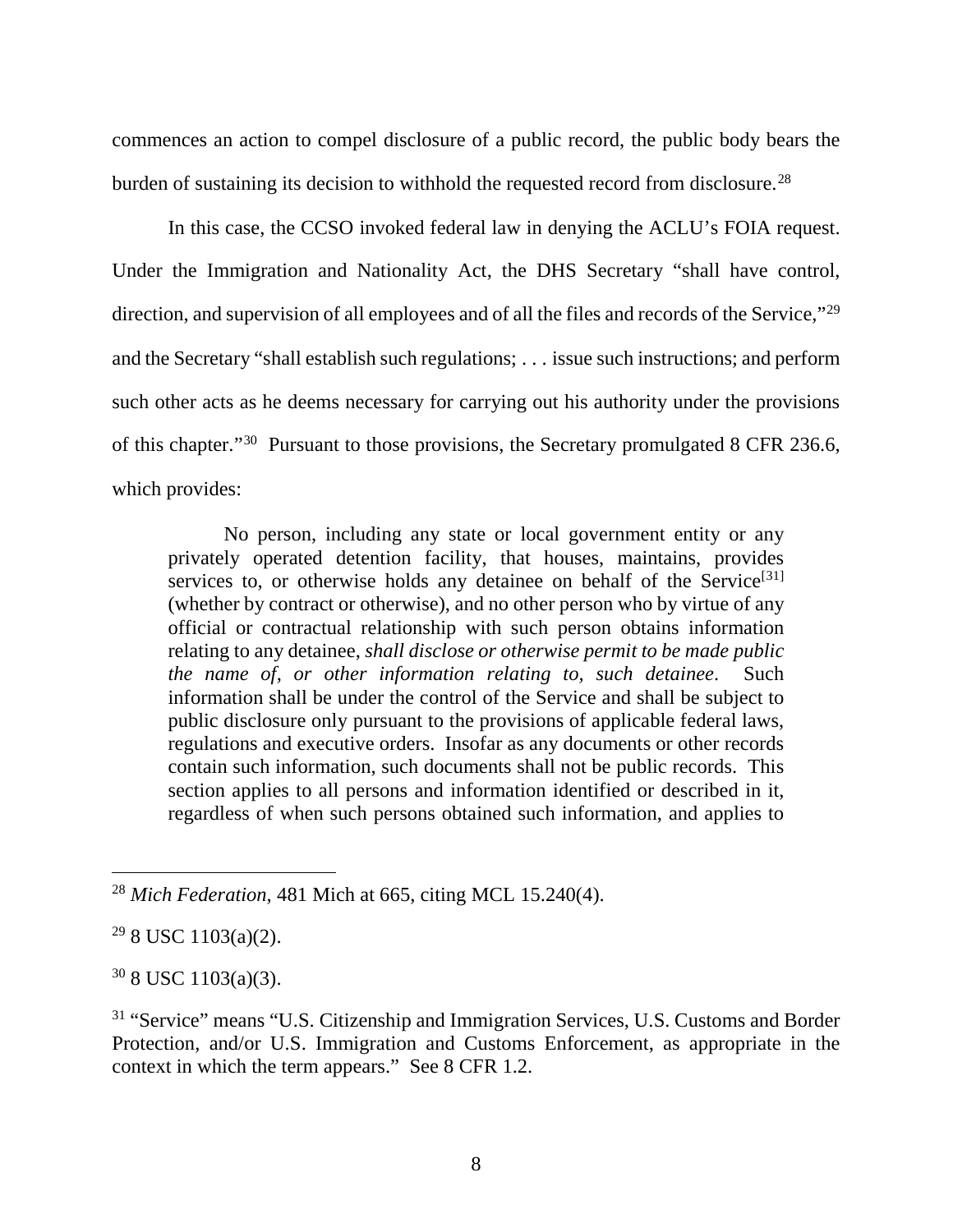all requests for public disclosure of such information, including requests that are the subject of proceedings pending as of April 17, 2002.[[32](#page-10-0)]

The Court of Appeals erred by holding that "exempted from disclosure by statute" in MCL 15.243(1)(d) really means "exempted from disclosure by statute *or regulation*."[33](#page-10-1) In reaching this conclusion, the Court of Appeals relied on the fact that a federal regulation has the legal force of a federal statute.<sup>34</sup> But it does not logically follow that a federal regulation therefore *is* a federal statute. More importantly, the Court of Appeals holding is at odds with the plain language of MCL 15.243(1)(d). When this statute was enacted, the relevant definition of "statute" was "[a]n act of the legislature declaring, commanding, or prohibiting something; a particular law enacted and established by the will of the legislative department of government; the written will of the legislature, solemnly expressed according to the forms necessary to constitute it the law of the state."[35](#page-10-3) A regulation promulgated by an executive-branch agency is therefore not a statute. If the Legislature wanted a regulation to be a basis for exemption, it would have included language to that effect. But it did not, and we interpret the statute as written.<sup>[36](#page-10-4)</sup>

<span id="page-10-0"></span> <sup>32</sup> Emphasis added.

<span id="page-10-1"></span><sup>33</sup> See *American Civil Liberties Union of Mich*, unpub op at 5, citing *Trout Unlimited*, 213 Mich App at 218, 220, relying on *Soave*, 139 Mich App at 102.

<span id="page-10-2"></span><sup>34</sup> See *Wickey v Employment Security Comm*, 369 Mich 487, 500; 120 NW2d 181 (1963).

<span id="page-10-3"></span><sup>35</sup> *Black's Law Dictionary* (4th ed).

<span id="page-10-4"></span><sup>36</sup> *2 Crooked Creek, LLC*, 507 Mich at 9 ("When the statutory language is clear and unambiguous, judicial construction is not permitted and the statute is enforced as written.") (quotation marks and citation omitted). See also 73 Am Jur 2d, Statutes (November 2021 update), § 107.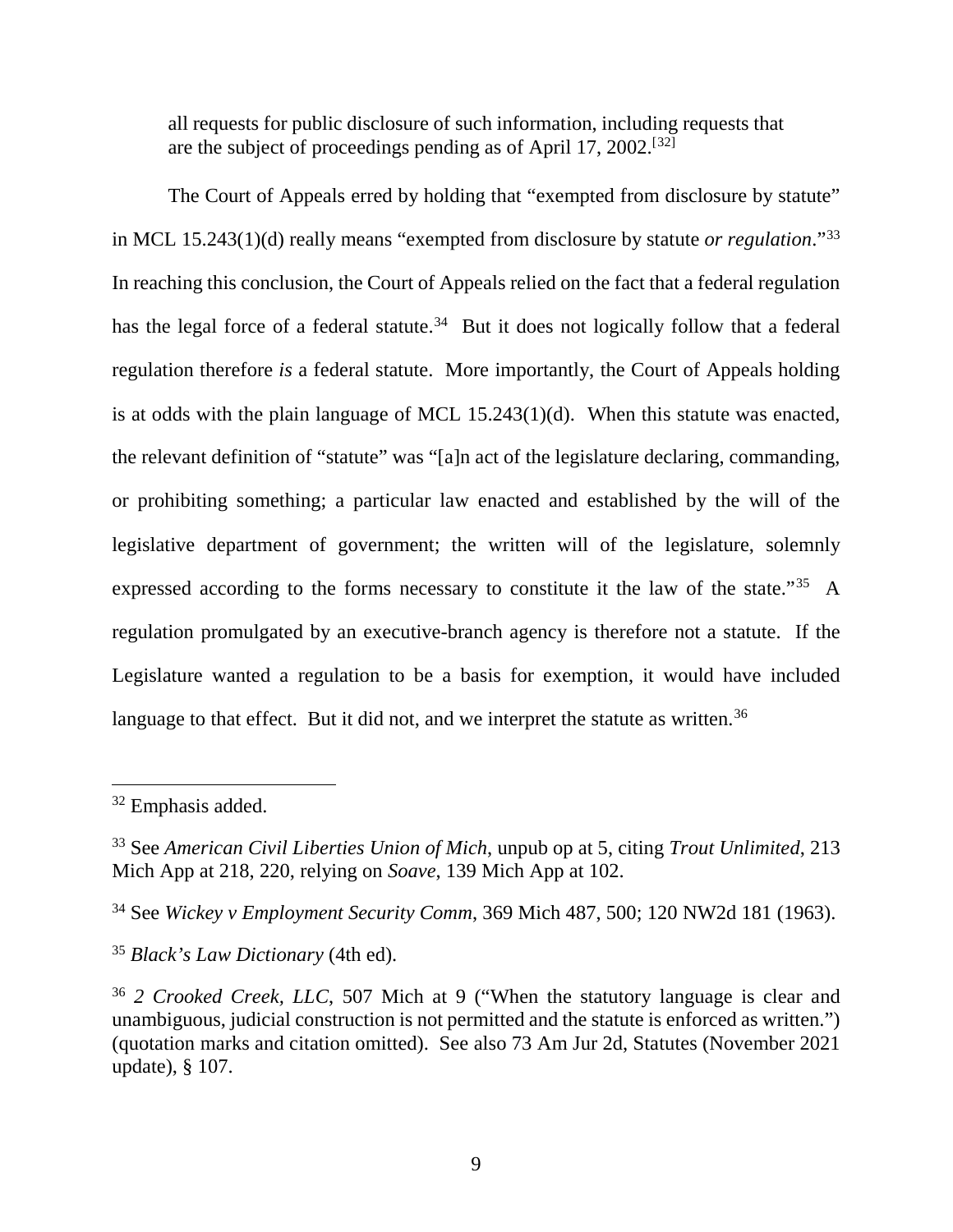In general, the procedure for creating a statute differs from that of creating a regulation. That difference in process further supports our conclusion that a regulation is not a statute and that a regulation cannot serve as a basis for exempting public records from disclosure under MCL 15.243(1)(d). At the federal level, for a bill to become law, it must clear the constitutionally mandated hurdle of bicameralism and presentment: a bill must be passed by a simple majority vote of both houses of Congress and then be signed into law by the President or, alternatively, be passed into law by a two-thirds vote of both houses of Congress either in the first instance or following a presidential veto.<sup>[37](#page-11-0)</sup> In contrast, in the context of federal regulations, an executive agency can unilaterally promulgate a regulation pursuant to its authority derived from its organic statute(s)<sup>[38](#page-11-1)</sup> and in accordance with the requirements of the Administrative Procedure Act, 5 USC 500 *et seq*. [39](#page-11-2) The same basic dichotomy exists in Michigan.[40](#page-11-3)

<span id="page-11-0"></span> <sup>37</sup> See US Const, art I, § 7.

<span id="page-11-1"></span><sup>38</sup> *Natural Resources Defense Council, Inc v US Environmental Protection Agency*, 273 US App DC 180, 193; 859 F2d 156 (1988) ("Any action taken by a federal agency must fall within the agency's appropriate province under its organic statute(s)."). See also *Chevron, USA, Inc v Natural Resources Defense Council, Inc*, 467 US 837, 842-843; 104 S Ct 2778; 81 L Ed 2d 694 (1984).

<span id="page-11-2"></span><sup>39</sup> See *Perez v Mtg Bankers Ass'n*, 575 US 92, 95-97; 135 S Ct 1199; 191 L Ed 2d 186 (2015) (briefly outlining the rulemaking process of the federal Administrative Procedure Act); accord Office of the Federal Register, *A Guide to the Rulemaking Process* (2011), available at <https://www.federalregister.gov/uploads/2011/01/the\_rulemaking\_process.pdf> (accessed December 29, 2021) [https://perma.cc/T6T7-36RZ]; Congressional Research Service, *An Overview of Federal Regulations and the Rulemaking Process* (March 19, 2021), available at <https://sgp.fas.org/crs/misc/IF10003.pdf> (accessed December 29, 2021) [https://perma.cc/T8VJ-Z5ZC].

<span id="page-11-3"></span><sup>&</sup>lt;sup>40</sup> See Const 1963, art 4,  $\S$  $\S$  22, 24, 26, and 33 (establishing the legislative process in Michigan). Cf. *Detroit Base Coalition for Human Rights of the Handicapped v Dep't of*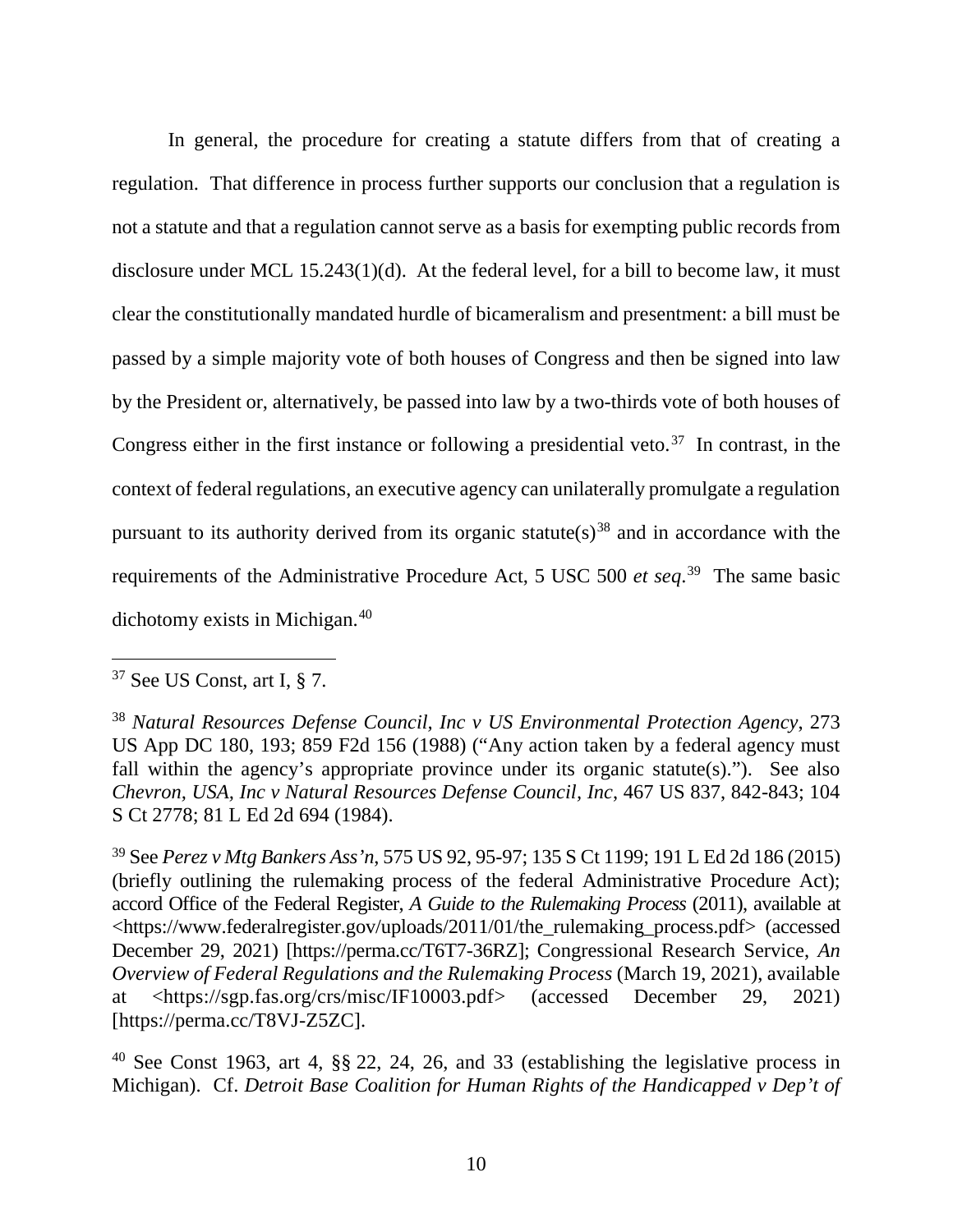Had the Legislature wanted to "exempt from disclosure as a public record . . . [r]ecords or information specifically described and exempted from disclosure" either by statute *or by regulation*, it could have easily done so simply by including two additional words in MCL 15.243(1)(d): "or regulation." Indeed, the Legislature has proven itself capable of doing exactly that in various other statutes. For example, MCL 400.105b(6) provides that "[t]he department of community health shall not implement incentives under this section that conflict with [a] federal *statute or regulation*."[41](#page-12-0) And MCL 409.118 provides that employment of a minor "shall not be in violation of a federal *statute or regulation* . . . .<sup>"[42](#page-12-1)</sup> Similar examples of the Legislature's understanding that a statute is not a regulation abound.<sup>43</sup> What's more, the Legislature has also provided for a

<span id="page-12-0"></span><sup>41</sup> Emphasis added.

<span id="page-12-1"></span><sup>42</sup> Emphasis added.

<span id="page-12-2"></span><sup>43</sup> See, e.g., MCL 400.589(2)(i) (providing that an area agency on aging may take actions "in compliance with the policies, guidelines, or rules as set forth by federal or state *statute and regulation*") (emphasis added); MCL 408.101 (providing that all the Michigan Workforce Investment Board's members "shall be individuals with optimum policymaking authority within the organizations, agencies or entities that they represent as required by federal *statute and regulation*") (emphasis added); MCL 600.2974(2)(a) (providing that "civil liability for personal injury or death [is not precluded] based on . . . [a] material violation of an adulteration or misbranding requirement prescribed by a *statute or regulation* of this state or the United States that proximately caused the injury or death") (emphasis added); MCL 21.272(k) (providing that the governor shall report "[t]o the extent available from published statistical data, estimated cost of the following [listed] items not taxed by this state due to federal *statute or regulation*") (emphasis added); MCL 440.9311(1)(a) (describing an exemption from the necessity of filing a financing statement when "[a] *statute*, *regulation*, or treaty of the United States" is at issue) (emphasis added); MCL 324.503(10)(d) (providing that the requirement for the Department of Natural

 $\overline{a}$ *Social Servs*, 431 Mich 172, 177-178; 428 NW2d 335 (1988) (noting that Michigan's APA "requires public hearings, public participation, notice, approval by the joint committee on administrative rules, and preparation of statements, with intervals between each process").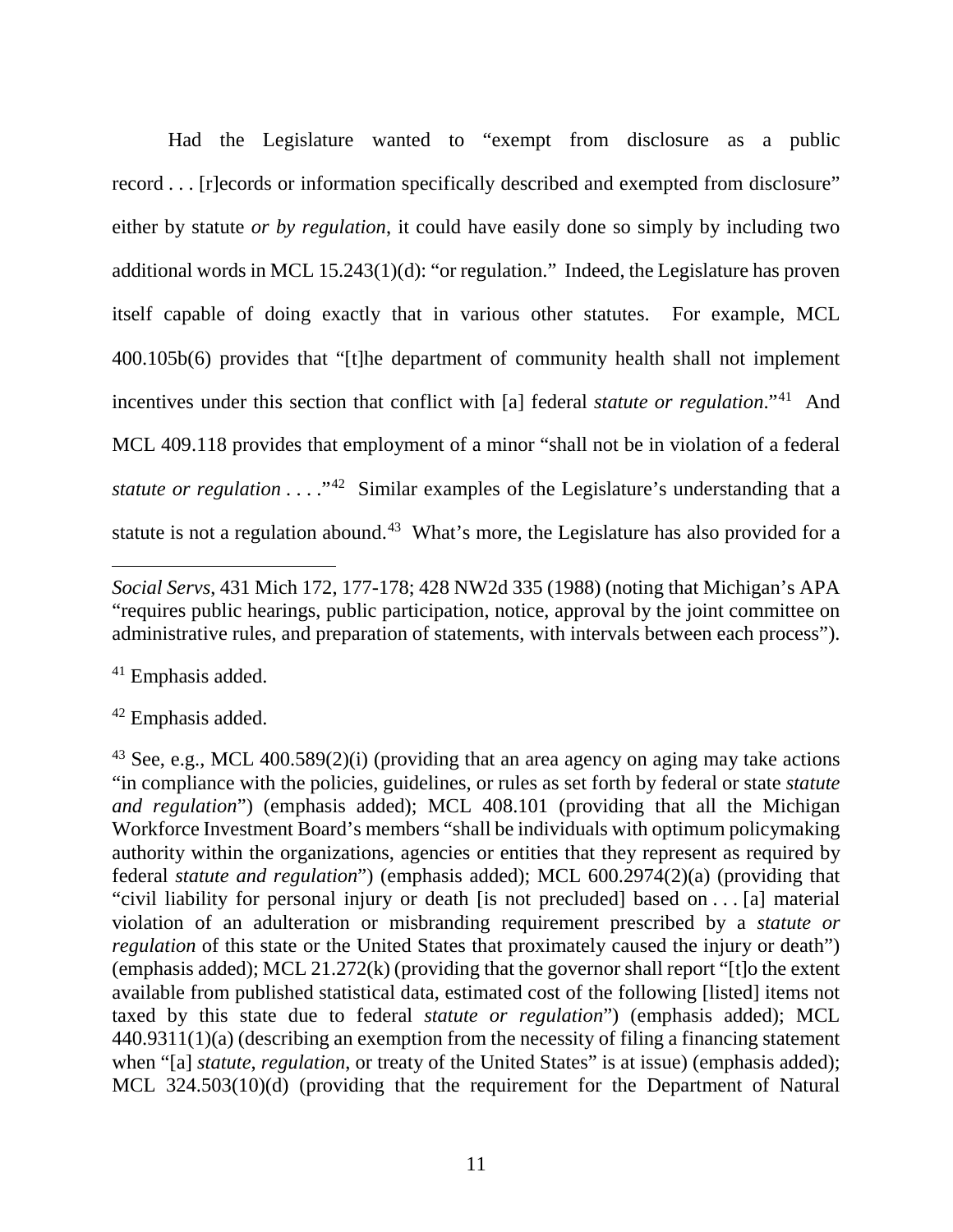nonstatutory basis for exemption in FOIA itself. Four subdivisions beneath MCL 15.243(1)(d), MCL 15.243(1)(h) provides, in relevant part, that "[a] public body may exempt from disclosure as a public record . . . [i]nformation or records subject to the physician-patient privilege, the psychologist-patient privilege, the minister, priest, or Christian Science practitioner privilege, or other privilege recognized by *statute or court rule*."<sup>[44](#page-13-0)</sup> An exemption that only uses the word "statute" is plainly different from an exemption that uses the words "statute or regulation" or "statute or court rule." As simple as it would have been for the Legislature to include in MCL 15.243(1)(d) just two additional words—"or regulation"—their absence here is dispositive. We are bound to respect the Legislature's linguistic choice,<sup>[45](#page-13-1)</sup> and we thereby conclude that a regulation cannot be the basis for exemption under the plain language of MCL 15.243(1)(d) because a regulation is not a statute.

Finally, we assess the applicability of the two cases on which the Court of Appeals relied, and the one it rejected, to reach its holding in this case: that a federal regulation can

 $\overline{a}$ 

Resources to "provide a copy of [an] order to the relevant legislative committees . . . does not apply to an order that does not alter the substance of a lawful provision that exists in the form of a *statute*, rule, *regulation*, or order at the time the order is prepared") (emphasis added); MCL 333.5477(2) (providing that "[t]he application of sanctions [to persons who engage in a lead-based paint activity in violation of the Public Health Code] does not preclude the application of other sanctions or penalties contained in the provisions of any other federal, state, or political subdivision *statute*, rule, *regulation*, or ordinance") (emphasis added).

<span id="page-13-0"></span><sup>44</sup> Emphasis added.

<span id="page-13-1"></span><sup>45</sup> *2 Crooked Creek, LLC*, 507 Mich at 9 ("When the statutory language is clear and unambiguous, judicial construction is not permitted and the statute is enforced as written.") (quotation marks and citation omitted).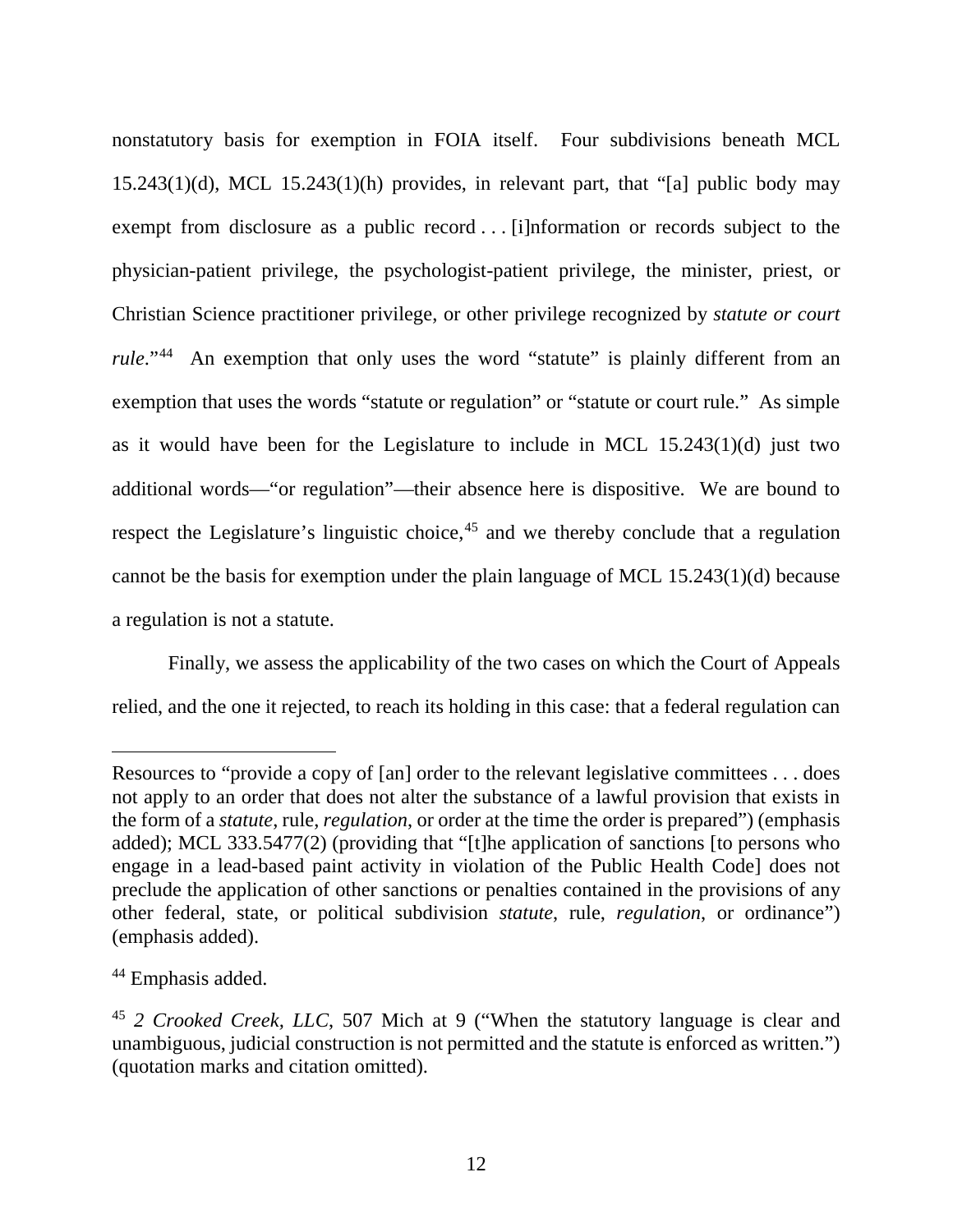serve as a basis for exempting public records from disclosure under MCL 15.243(1)(d). The Court of Appeals cited *Trout Unlimited*, but that case did not engage in independent analysis of this question.[46](#page-14-0) Instead, *Trout Unlimited* merely cited *Soave*, which itself reasoned that "[s]ince agency regulations promulgated by the federal government have the force of federal statutory law, *Wyoming Hospital Ass'n v Harris*, 527 F Supp 551, 557 (D Wy, 1981), reliance upon a federal regulation to exempt a document [under MCL 15.243(1)(d)] is proper."<sup>47</sup> The Court of Appeals also rejected the ACLU's reliance on *Detroit Free Press*, which held that because "MCL 15.243(1)(d) plainly includes only statutes, and not rules of procedure, F R Crim P 6(e) cannot serve as a basis for exemption" under MCL 15.243(1)(d). [48](#page-14-2) The Court of Appeals' rationale for following *Trout Unlimited* and *Soave* rather than *Detroit Free Press* to hold that a federal regulation can be the basis for an exemption under MCL 15.243(1)(d) boils down to its observation that federal regulations have the force and effect of federal statutory law, unlike the federal rules of criminal procedure at issue in *Detroit Free Press*. For the reasons already expressed, we reject this distinction on the basis of the plain text of MCL  $15.243(1)(d)$ .<sup>49</sup> Consequently,

<span id="page-14-0"></span> <sup>46</sup> See *Trout Unlimited*, 213 Mich App at 218, 220.

<span id="page-14-1"></span><sup>47</sup> *Soave*, 139 Mich App 102.

<span id="page-14-2"></span><sup>48</sup> *Detroit Free Press*, 250 Mich App at 171.

<span id="page-14-3"></span><sup>49</sup> Moreover, we question the Court of Appeals' premise—that the federal rules of criminal procedure lack the full force of federal law, which makes them unlike federal regulations for purposes of MCL 15.243(1)(d)—in distinguishing this case from *Detroit Free Press*. In truth, the federal rules of criminal procedure are just as binding as federal regulations. See *United States v Marion*, 562 F3d 1330, 1339 (CA 11, 2009) ("The Federal Rules of Criminal Procedure have the force and effect of law. Just as a statute, the requirements promulgated in these Rules must be obeyed.") (quotation marks and citation omitted);